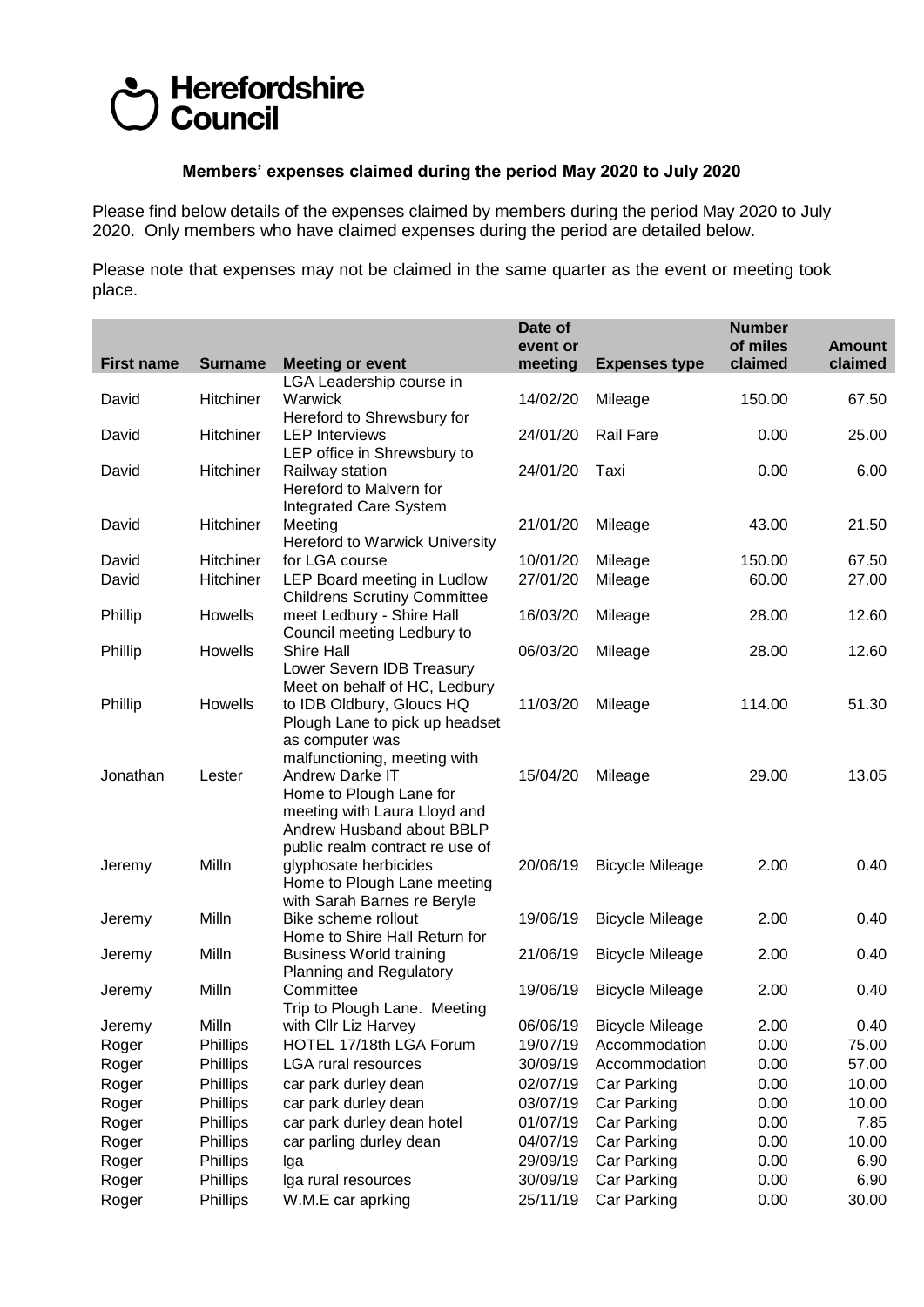|                   |                 |                                                            | Date of  |                      | <b>Number</b> |               |
|-------------------|-----------------|------------------------------------------------------------|----------|----------------------|---------------|---------------|
|                   |                 |                                                            | event or |                      | of miles      | <b>Amount</b> |
| <b>First name</b> | <b>Surname</b>  | <b>Meeting or event</b>                                    | meeting  | <b>Expenses type</b> | claimed       | claimed       |
| Roger             | Phillips        | KINGHAM TO PADD & R                                        | 13/05/19 | <b>Rail Fare</b>     | 0.00          | 35.25         |
| Roger             | Phillips        | KINGHAM TO PADD & R                                        | 06/06/19 | Rail Fare            | 0.00          | 58.10         |
| Roger             | Phillips        | kingham to Padd &R                                         | 13/01/20 | <b>Rail Fare</b>     | 0.00          | 90.00         |
| Roger             | Phillips        | Kingham to Pdd & R                                         | 30/09/19 | <b>Rail Fare</b>     | 0.00          | 32.55         |
| Roger             | Phillips        | kingham to Pdd &R                                          | 16/03/20 | <b>Rail Fare</b>     | 0.00          | 59.50         |
| Roger             | Phillips        | Iga rural AGM                                              | 02/12/19 | <b>Rail Fare</b>     | 0.00          | 53.70         |
| Roger             | Phillips        | RAIL LGA forum P to K                                      | 31/10/19 | <b>Rail Fare</b>     | 0.00          | 53.70         |
| Roger             | Phillips        | rail Padd to Kingham<br>st marylebone to birmingham        | 03/03/20 | <b>Rail Fare</b>     | 0.00          | 17.50         |
| Roger             | Phillips        | &R WMEmployers                                             | 17/07/19 | <b>Rail Fare</b>     | 0.00          | 50.00         |
| Roger             | Phillips        | Train Kingham to Padd                                      | 03/03/20 | <b>Rail Fare</b>     | 0.00          | 36.15         |
| Roger             | Phillips        | Iga forum                                                  | 31/10/19 | <b>Tube Fare</b>     | 0.00          | 4.80          |
| Roger             | Phillips        | <b>Tube Fare</b>                                           | 13/05/19 | <b>Tube Fare</b>     | 0.00          | 4.80          |
| Roger             | Phillips        | <b>Tube Fare</b>                                           | 06/06/19 | <b>Tube Fare</b>     | 0.00          | 4.80          |
| Roger             | Phillips        | <b>Tube Fare</b>                                           | 17/07/19 | <b>Tube Fare</b>     | 0.00          | 4.70          |
| Roger             | <b>Phillips</b> | <b>Tube Fare</b>                                           | 18/07/19 | <b>Tube Fare</b>     | 0.00          | 4.80          |
| Roger             | <b>Phillips</b> | <b>Tube Fare</b>                                           | 13/01/20 | <b>Tube Fare</b>     | 0.00          | 7.20          |
| Roger             | <b>Phillips</b> | <b>Tube Fare</b>                                           | 03/03/20 | <b>Tube Fare</b>     | 0.00          | 4.80          |
| Roger             | Phillips        | <b>Tube Fare</b>                                           | 16/03/20 | <b>Tube Fare</b>     | 0.00          | 2.20          |
| Roger             | Phillips        | Tube Fare 30/9/19                                          | 30/09/19 | <b>Tube Fare</b>     | 0.00          | 4.80          |
| Roger             | Phillips        | balfour home to rotherwas                                  | 24/02/20 | Mileage              | 34.00         | 15.30         |
| Roger             | Phillips        | council home to shire                                      | 14/02/20 | Mileage              | 30.00         | 13.50         |
| Roger             | Phillips        | planning home to shire                                     | 11/02/20 | Mileage              | 30.00         | 13.50         |
| Roger             | <b>Phillips</b> | audit I home to Shire & R                                  | 30/07/19 | Mileage              | 30.00         | 13.50         |
|                   |                 | balfour beatty briefing                                    |          |                      |               |               |
| Roger             | Phillips        | kingsland                                                  | 08/11/19 | Mileage              | 18.00         | 8.10          |
| Roger             | <b>Phillips</b> | bypass call in                                             | 09/09/19 | Mileage              | 30.00         | 13.50         |
|                   |                 | Central briefing pensions                                  |          |                      |               |               |
| Roger             | Phillips        | Birmingham                                                 | 26/11/19 | Mileage              | 125.00        | 56.25         |
| Roger             | <b>Phillips</b> | climate session                                            | 21/10/19 | Mileage              | 30.00         | 13.50         |
| Roger             | <b>Phillips</b> | council                                                    | 11/10/19 | Mileage              | 30.00         | 13.50         |
| Roger             | <b>Phillips</b> | Council meeting shirehall                                  | 06/03/20 | Mileage              | 30.00         | 13.50         |
| Roger             | Phillips        | <b>COUNCIL SHIRE</b>                                       | 24/05/19 | Mileage              | 30.00         | 13.50         |
| Roger             | Phillips        | council shirehall                                          | 12/07/19 | Mileage              | 30.00         | 13.50         |
| Roger             | Phillips        | esif craven arms                                           | 23/09/19 | Mileage              | 55.00         | 24.75         |
| Roger             | Phillips        | esif craven arms                                           | 14/11/19 | Mileage              | 55.00         | 24.75         |
|                   |                 | ESIF/LEP H to Shrewsbury                                   |          |                      |               |               |
| Roger             | Phillips        | Chair retirement<br><b>HOME TO Bornemouth LGA</b>          | 04/12/19 | Mileage              | 84.00         | 37.80         |
| Roger             | <b>Phillips</b> | conferenc                                                  | 01/07/19 | Mileage              | 335.00        | 150.75        |
| Roger             | Phillips        | HOME TO KINGHAM & R<br>home to kingham Rural               | 06/06/19 | Mileage              | 146.00        | 65.70         |
| Roger             | Phillips        | <b>Network</b>                                             | 16/03/20 | Mileage              | 146.00        | 65.70         |
| Roger             | <b>Phillips</b> | home to Worcs - Pension                                    | 31/01/20 | Mileage              | 86.00         | 38.70         |
| Roger             | Phillips        | induction plough                                           | 08/05/19 | Mileage              | 28.00         | 12.60         |
| Roger             | Phillips        | Iga forum h to Kingham &R<br>Iga resources home to kingham | 31/10/19 | Mileage              | 146.00        | 65.70         |
| Roger             | Phillips        | &R<br>Iga resources home to kingham                        | 13/05/19 | Mileage              | 146.00        | 65.70         |
| Roger             | Phillips        | &R<br>Iga rural AGM H to Kingham                           | 03/03/20 | Mileage              | 146.00        | 65.70         |
| Roger             | Phillips        | &R                                                         | 02/12/19 | Mileage              | 146.00        | 65.70         |